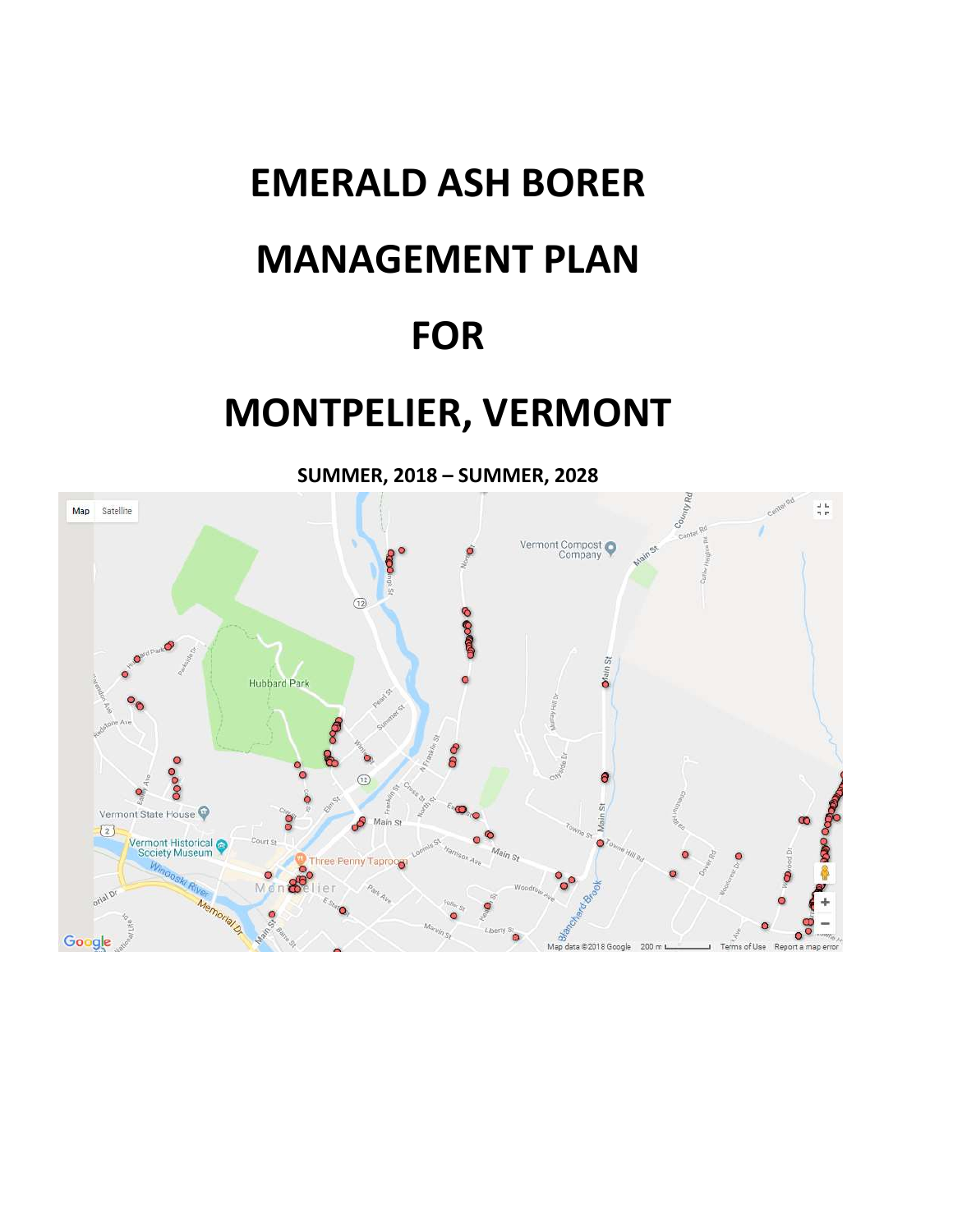# **TABLE OF CONTENTS**

| <b>Section</b>                                       | Page         |
|------------------------------------------------------|--------------|
| Administration                                       | $\mathbf{3}$ |
| <b>Executive Summary</b>                             | $4 - 7$      |
| <b>Authority</b>                                     | 7            |
| <b>Ash Inventory Re-Survey</b>                       | 8            |
| <b>Evaluating Ash Tree Condition</b>                 | 8            |
| <b>Mapping</b>                                       | 8            |
| <b>EAB Monitoring</b>                                |              |
| <b>Signs of Infestation</b>                          | 9            |
| <b>Green Sticky Prism Traps</b>                      | $9 - 10$     |
| <b>Via Trapping</b>                                  | 10           |
| <b>Via Reports From Homeowners</b>                   | 10           |
| <b>Management Tools</b>                              |              |
| <b>Mechanical Control</b>                            |              |
| <b>Street and Park Trees</b>                         | 11           |
| <b>Trees on Private Property</b>                     | $11 - 12$    |
| <b>Chemical Control</b>                              |              |
| <b>Downtown Ash Trees</b>                            | $12 - 13$    |
| <b>Street and Park Trees</b>                         | 13           |
| <b>Biological Control</b>                            | 14           |
| <b>Wood and Ash Material Utilization</b>             | 14           |
| <b>Processing Ash Infested With EAB</b>              | $15 - 16$    |
| <b>Replacing Lost Ash Through Replanting</b>         | 16           |
| <b>Outreach and Education</b>                        | $16 - 17$    |
| <b>Citizen Involvement</b>                           | 17           |
| <b>Cost/Benefit Analysis, Eco-Benefits, Woodlots</b> | $17 - 18$    |
| <b>Fiscal Planning</b>                               | $18 - 19$    |
| <b>Appendix A - Annual Activities</b>                | $20 - 21$    |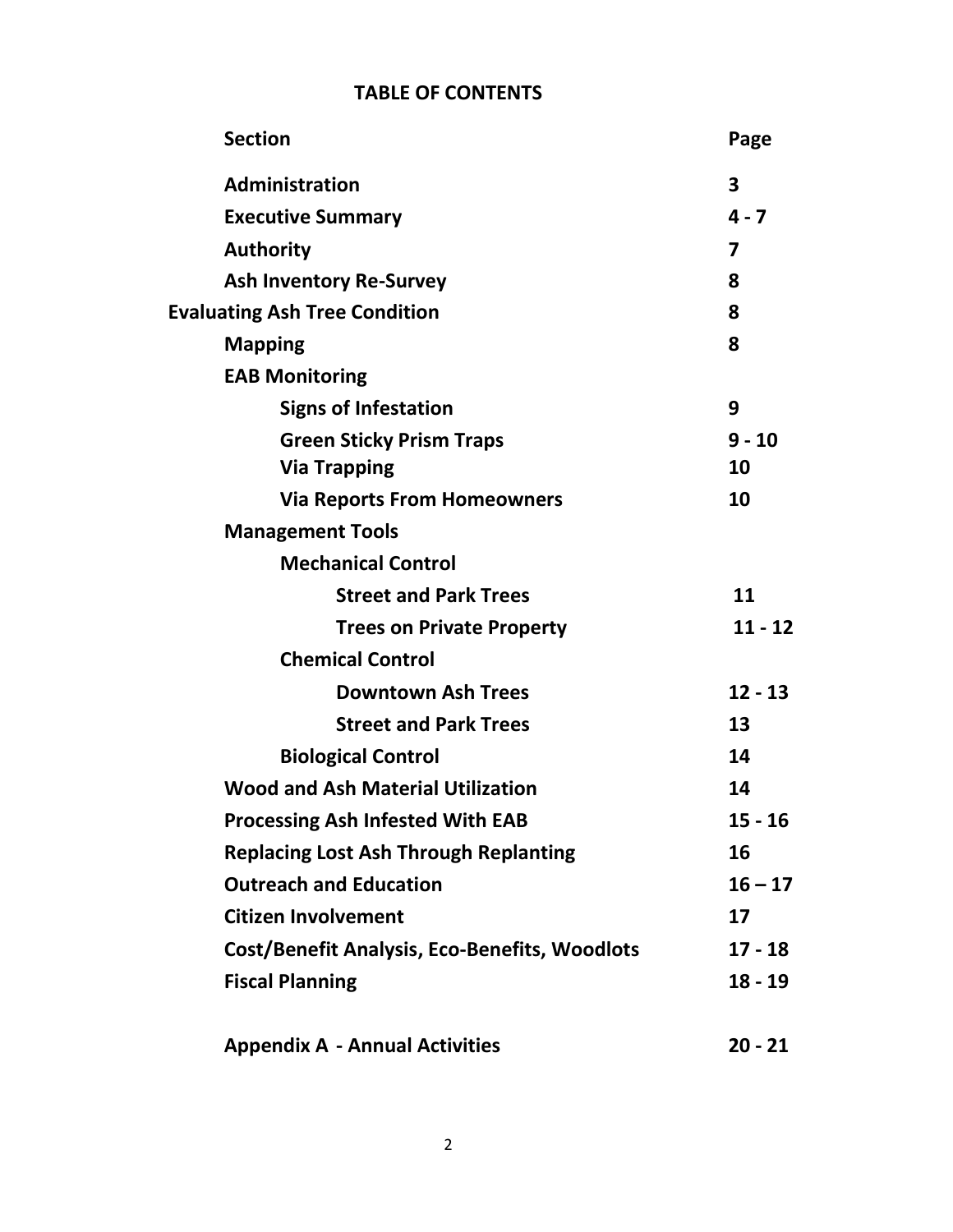# **EAB Management Plan for Montpelier Summer 2018 – Summer 2028**

#### **Administration**

EAB Team (responsible for EAB Management Plan development and implementation):

John Snell, Chair, Montpelier Tree Board and First Detector John Akielaszek, Montpelier Tree Board and First Detector Geoff Beyer, Tree Warden and Parks Director

With Support From:

Mayor and Montpelier City Council Office of the City Manager Montpelier Department of Public Works Parks Department Staff Montpelier Tree Board Members and Volunteers Montpelier Conservation Commission Montpelier Parks Commission UVM Extension VT Urban and Community Forestry Program Vermont Department of Forests, Parks and Recreation

Acknowledgement

The EAB gratefully acknowledges the assistance and support provided by the above referenced entities. Without that support and guidance the formulation of this plan could not have been completed.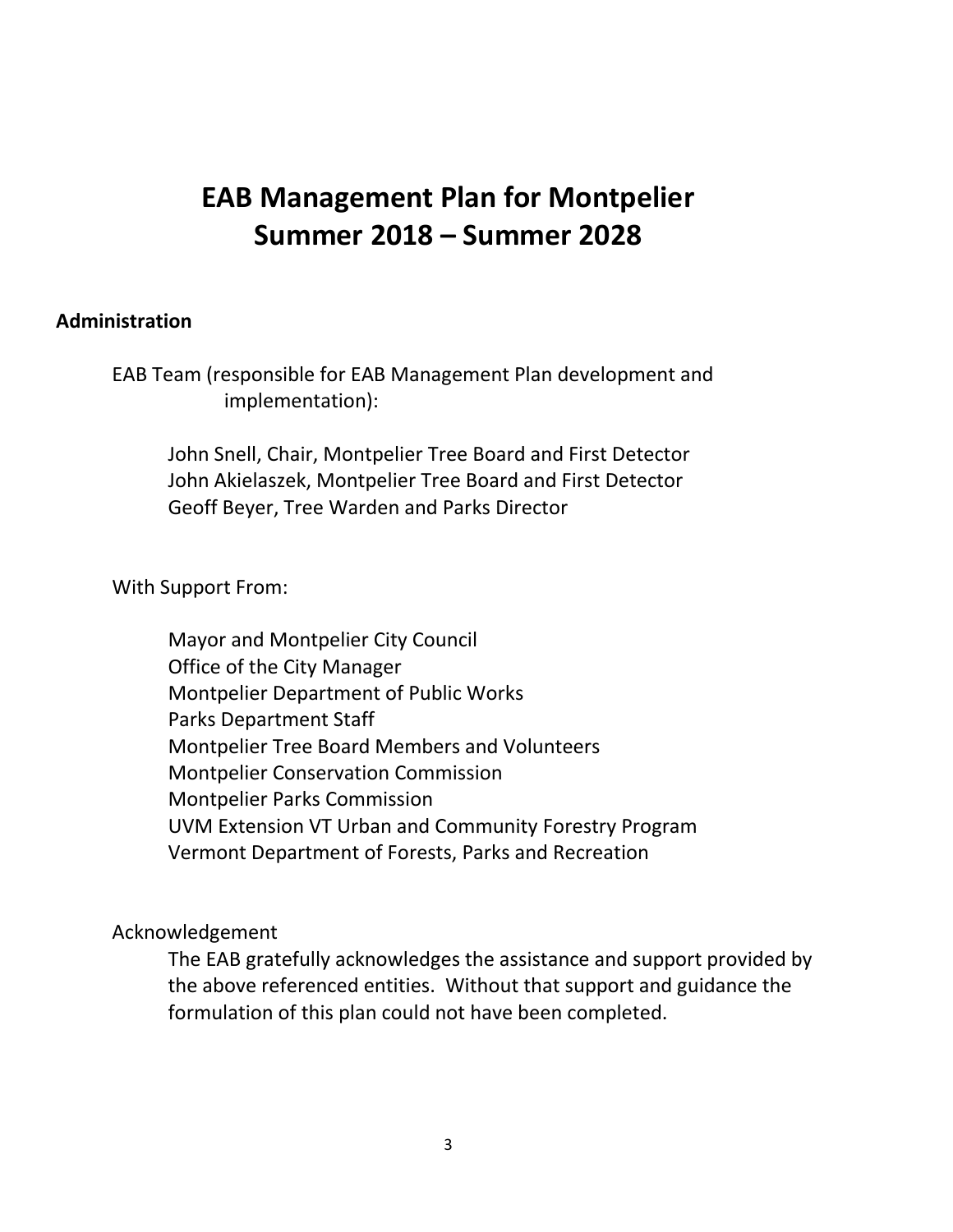# **Executive Summary**

It is 2018 and the emerald ash borer (EAB) has arrived in Montpelier. The Montpelier Tree Board has been anticipating this since 2013 when the EAB Preparedness Plan was first drafted. That plan included steps to take prior to the arrival of EAB and steps that would need to be taken after arrival of EAB within City limits. Now that EAB has been detected approximately 1800 feet from the City Center as a crow or EAB flies, it is highly likely that there are numerous trees already infested by the borer. The time for action is now if we are going to manage the infestation rather than allow the infestation to manage us. This EAB Management Plan, based on 5 years of learning and research, will help achieve the former over the next ten years. The following strategies will be employed with associated recommendations to the City Council for action:

- 1. The Tree Board and volunteers re-surveyed City streets and roadways to further define how many street ash are in the Right-of-Way and are therefore the responsibility of the City to deal with as they become infested and die (=street ash). Based on previous tree surveys conducted in the past four years that number was expected to be between 150 and 550. The re-survey has been completed. (See page 8 for results of the re-survey).
- 2. During the re-survey, trained volunteers reported trees that showed symptoms of EAB infestation warranting re-examination by the Tree Warden. That reexamination entailed branch sampling that can be used to detect early EAB infestations. (See page 9 for EAB Monitoring).
- 3. All trees that are infested will be removed and processed so as to prevent any additional adult EAB from maturing in the dying tree. Approximately 10% of all street ash will be harvested each year according to protocols outlined below (see page 11 for protocols, pages 11-13 for street trees).
- 4. Given the relative importance of the fifteen ash trees located in the downtown area, the Tree Board makes the following recommendation to the City Council:

"The Tree Board recommends that the City Council approve funding for the treatment of the 15 downtown green ash trees with either Azadirachtin (TreeAzin) and/or Emamectin benzoate (treeage) as part of an overall EAB Management Plan prepared by the Tree Board and the Parks Department. Furthermore, the Tree Board recommends that no neonicotinoid systemic insecticides, such as Dinotefuran or Imidacloprid, ever be used for this purpose."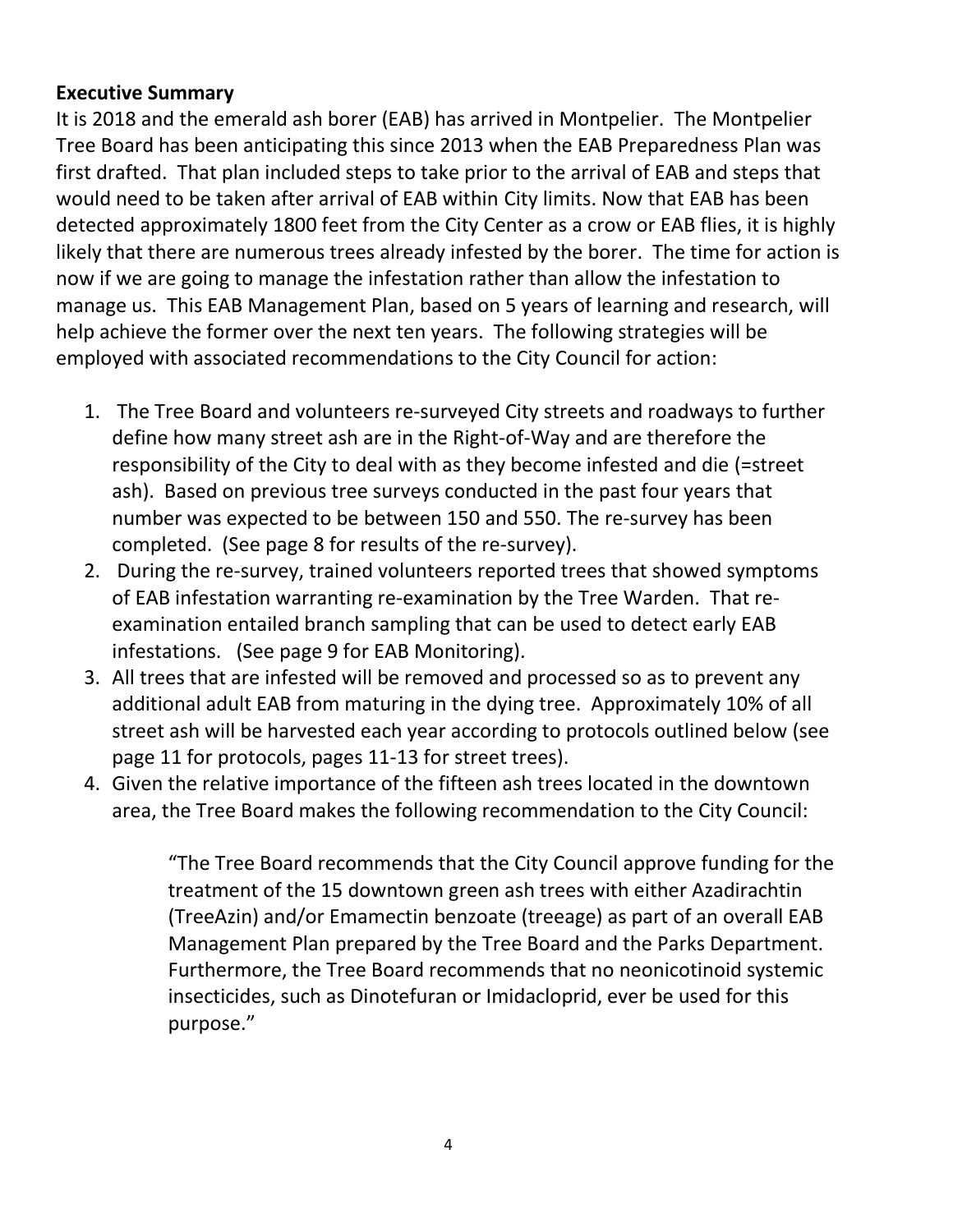Neonicotinoid systemic insecticides have been implicated in bee colony collapse, causing honey bee colonies to cease to function properly and causing the demise of the hive. Honeybees collect pollen from ash trees for food. There is sufficient scientific evidence to warrant the position that no neonicotinoid systemic insecticides should be employed when protecting ash trees from EAB. The motion to make this recommendation passed unanimously at the June 7, 2018 meeting of the Tree Board. Treatment must begin in 2019 at the latest while the trees show no obvious signs of EAB infestation. The insecticides recommended were researched by the Tree Board and are the same ones recommended for use by the State of Vermont. All downtown trees, including fifteen green ash, will be monitored at least annually to determine tree health status. (See pages 12-13 for chemical control information).

- 5. The insecticides recommended for use are injected into the trunk of the tree and that treatment must be repeated every two years. The expected annual cost of such treatment is \$1000.00.
- 6. In the early stages of infestation it is possible to slow the spread of the borer by creating so-called 'trap trees' under what is called the SL.A.M. strategy (Slow Ash Mortality). These are a group of 3-6 trees located together that are girdled to weaken the tree. EAB adults have evolved to detect such trees and preferentially choose them for egg-laying. The location of the girdled trees is near an area known to have exhibited an EAB outbreak. The trees are girdled before May and the adults breed and visit the trees in mid-May through June. The girdled trees are harvested before the following May so as to prevent more larvae developing into emerging adults. Trap trees chosen should be easy to fell without complicating factors such as unintended targets (buildings, utilities, etc.). (See page 10 for EAB Monitoring by trapping).
- 7. The Montpelier Tree Board and the Parks Department will continue to provide timely, accurate information to City residents via the City webpages, articles in the Bridge and Times-Argus, notifications via Front Porch Forum, and information via a Facebook page. We have also created an EAB Information Center located in the City Clerk's Office in City Hall. (See page 16-17 for outreach information).
- 8. It will be necessary for the City to establish a marshalling area where infested tree material can be brought for processing. The area should not be located contiguous to any known stands of ash given the likelihood that some adult EAB will escape from material brought to the marshalling area. It is recommended that, at least initially, a marshalling area be established adjacent to Gateway Park. The area will need to be fenced and secured. (See page 14 for wood and ash material utilization).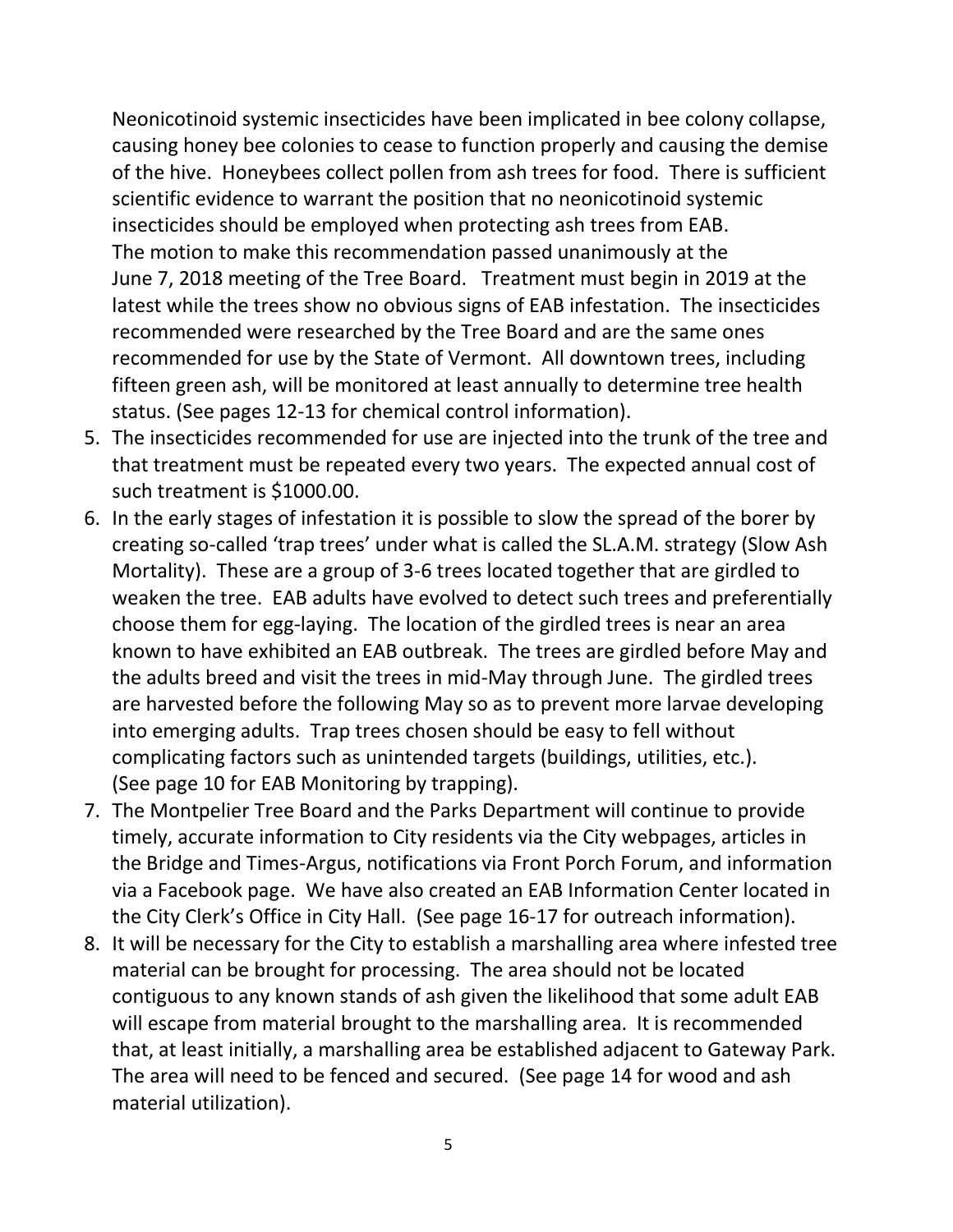- 9. A portable sawmill should be available for processing ash for lumber. The ash tree wood is only affected about one inch deep from the outer bark so most of the wood can be utilized. Lumber can be stockpiled in the marshalling area until it is sold or used by the City (see page 15).
- 10.The slash created as a by-product should be further chipped to a small size so as to decrease the likelihood of survival of any EAB larvae contained in the wood. The chips could be sold to a heating plant supplier or used as mulch (see page 15).
- 11.Downed ash trees, harvested at the right time of year, can also be processed for firewood. The City should consider providing such firewood to low income residents at little or no cost or selling it to offset costs associated with EAB (see page 15).
- 12.City residents will begin to notice dying ash trees, most likely in a couple of years. If no action is taken to slow the spread, it is estimated that 99% of the ash trees in the City will be dead in 8-10 years. The Tree Board estimated, and previously reported to the City Council, that there may be as many as 2700 ash trees on private property throughout the City. Because ash trees become brittle when dead, and are prone to splintering, residents will be faced with many hazard trees in the near future. City ordinances require that residents remove hazard trees; in fact, ordinances require removal of visibly infested trees. Approximately onethird of all landowners have more than one ash tree on their property. Some of these landowners will not have the financial ability to deal with the removal of these trees. It is recommended that the City establish and manage a revolving loan fund whereby eligible residents can obtain funding for tree removal and pay back the loan over time. The City would seed the fund with an amount deemed sufficient for the affected residents. (See pages 11-12 for revolving fund information).
- 13. There are an estimated 600 ash trees along the trails of Hubbard Park (this includes ash located along the Statehouse Trail which is not technically part of Hubbard Park but owned by the State of Vermont). There are an estimated 170 ash actually within 10 feet of a trail in Hubbard Park (or which overhang a trail). It will be necessary for Parks Department staff to remove a certain percentage of ash trees along trails to prevent dead/dying ash from becoming hazard trees. In addition, there may be some select ash trees in Hubbard Park that should be treated with insecticides, similar to the downtown ash. These would include the large green ash located adjacent to the Old Shelter and the Parks Director has suggested that there are other trees that would be good candidates. The ash trees along trails in other City parks such as Blanchard and North Branch should be enumerated. (See pages 11-13 for park trees).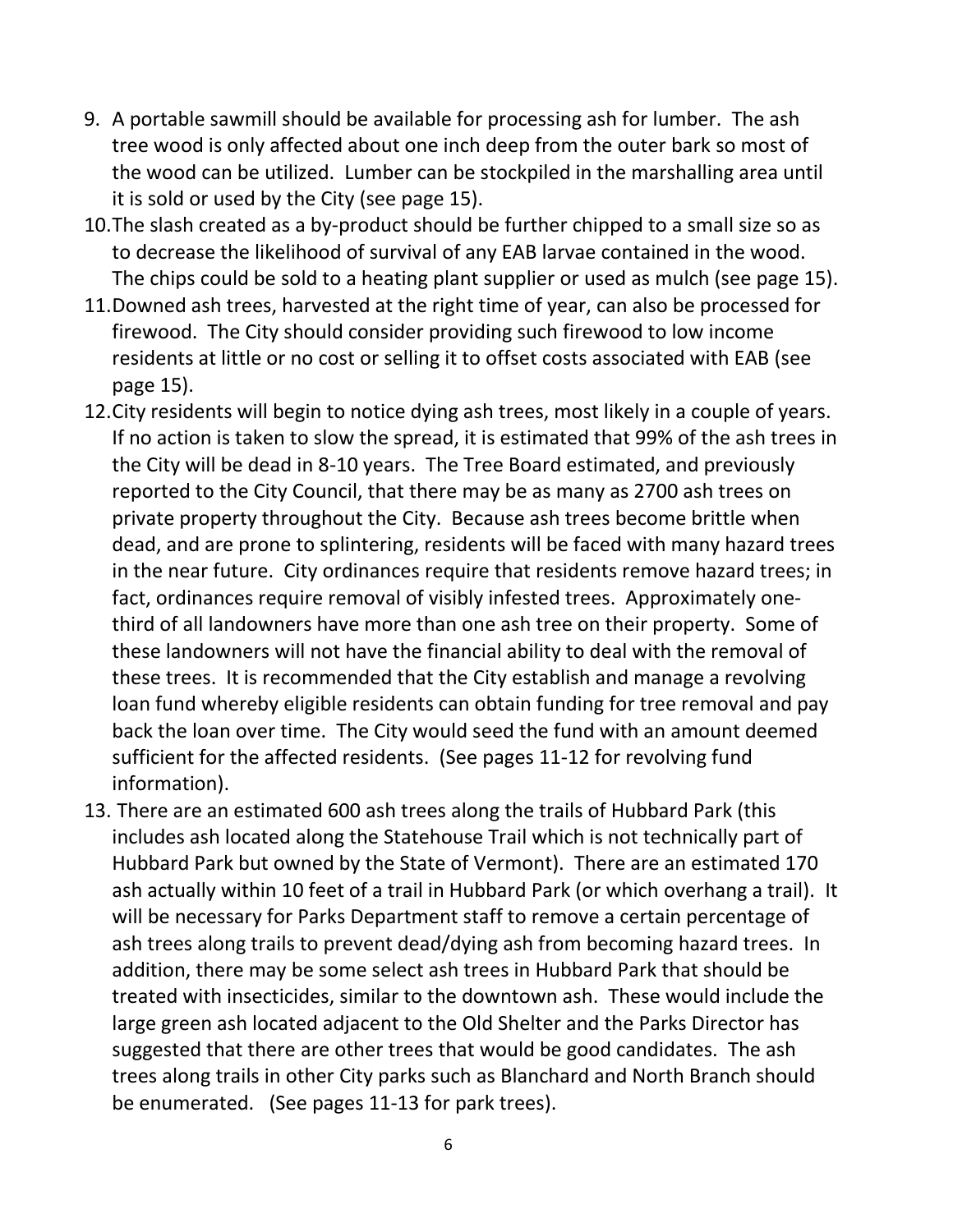- 14.During the ten year span of this EAB Management Plan the Tree Board highly recommends that additional tree planting locations in the downtown area be identified and/or created so as to begin to plan for the possible demise of the fifteen green ash. If additional trees are planted and are successful, the loss of the legacy green ash (if treatments are discontinued) would be unfortunate but not as devastating as if no replacements had been established. The treatment of the fifteen green ash over the course of a minimum of ten years provides the time for the replacement trees to become well established. (See page 16 for replacement ratio and species).
- 15.The City of Montpelier, the Vermont Department of Buildings and General Services, and the Vermont Department of Forests, Parks, and Recreation will collaborate on a plan to ameliorate the visual impact of the loss of ash trees in the forest behind the Statehouse. This area has a higher than average concentration of ash trees and the loss of the associated canopy is predicted to have a detrimental impact on the aesthetics, especially during fall months (currently underway, Summer 2018).

# **Authority**

The City of Montpelier has sufficient authority embedded in City ordinances to address the infestation of ash trees by EAB.

*Montpelier Ordinance 13-312. Public Tree Care.*

*The City shall have the right to plant, prune, maintain and remove trees, plants and shrubs within the lines of all streets, alleys, avenues, lanes, squares and public grounds, as may be necessary to insure public safety or to preserve or enhance the symmetry and beauty of such public grounds.*

*The City Tree Warden may remove or cause to be removed any tree or part thereof which is in an unsafe condition or which by reason of its nature presents a hazard to the general public, is injurious to sewers, electric power lines, water lines or other public improvements, or is affected with any injurious fungus, insect or other pests. (emphasis added)*

*Montpelier Ordinance 13-316 Dead or Diseased Tree Removal on Private Property*

*The City shall have the right to cause the removal of any dead or diseased tree on private property within the city, when such tree constitutes a hazard to life and property, or harbor insects or disease which constitutes a potential threat to other trees within the city. The City Tree Board will notify in writing the owners of such trees. Removal shall be done by said owners at their own expense within sixty days after the date of service of*  notice. In the event of failure of owners to comply with such provisions, the City shall *have the authority to remove such trees and charge the cost of removal on the owner's property tax notice.*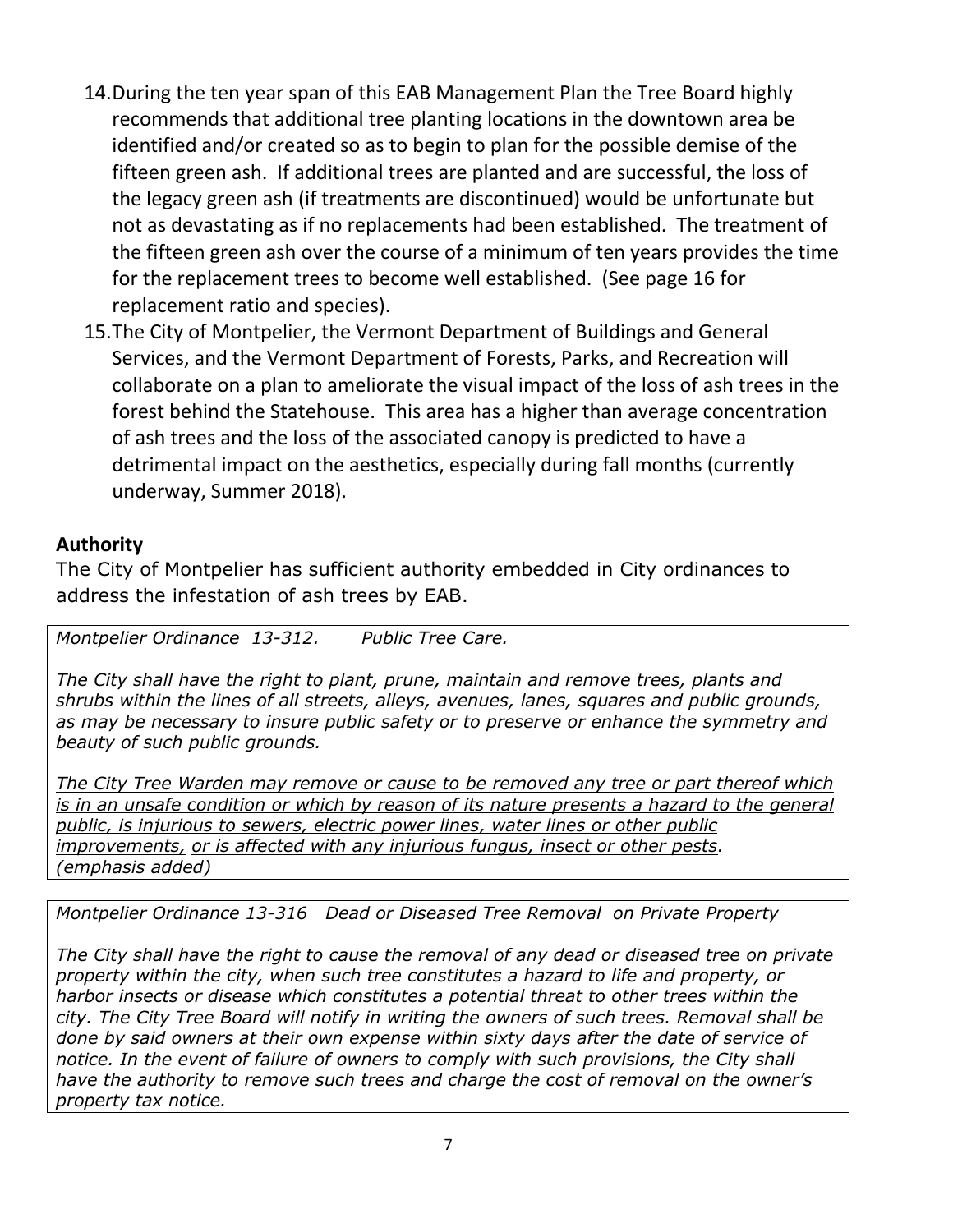#### **Ash Tree Re-Survey**

The Montpelier Tree Board conducted a survey of ash trees located along City streets in 2013 and identified approximately 550 ash trees ("TB Survey"). Using the Google Fusion Tables and Mapping function, the ash trees were located using a Geoaddress feature (that is, trees were geographically located (in an approximate fashion) using the nearest address of a residence). During that survey no attempt was made to determine if any particular ash tree was a street tree or not; that determination is problematic because characterization as a street tree is only made based on whether or not the tree is located in the City right-of-way which varies from street to street and can also vary in different parts of the same street.

Parks Department personnel conducted a street tree inventory of all trees in the City in 2016 and located approximately 150 street ash trees ("City Street Tree Inventory"). Because some questions have arisen regarding the accuracy of some of the data collected during that inventory, and discrepancies in the street tree inventory when compared to the TB Survey, the decision has been made to re-survey those areas of the City containing the most ash as per the TB Survey.

The re-survey was completed by August, 2018 by Tree Board members and volunteers and indicated that there are approximately 450 street ash trees. Suspect trees were examined for any indication of EAB infestation but none was found; that work in currently continuing. (See work schedule, Appendix A).

#### **Evaluation of Ash Tree Condition – Prioritizing Trees For Removal**

During the 2018 re-survey ash tree conditions were noted as this information will be essential for identifying those trees that will be removed during the first year (see mechanical control section below). In addition, the re-survey data can also be used to identify those trees that will be good candidates as trap trees (see EAB monitoring below) and also identify re-planting locations that can be used to replace the ash with other tree species (see Re-Planting section below). Annually thereafter, the inventoried trees will need to be re-examined for removal, selecting trap tree candidates, and establishing replanting locations.

#### **Mapping**

Using Google Fusion tables, ash distribution have been created for the TB Survey and the ash located during the City Street Tree Inventory. An updated street ash distribution map will be created at least annually reflecting the current ash tree distribution.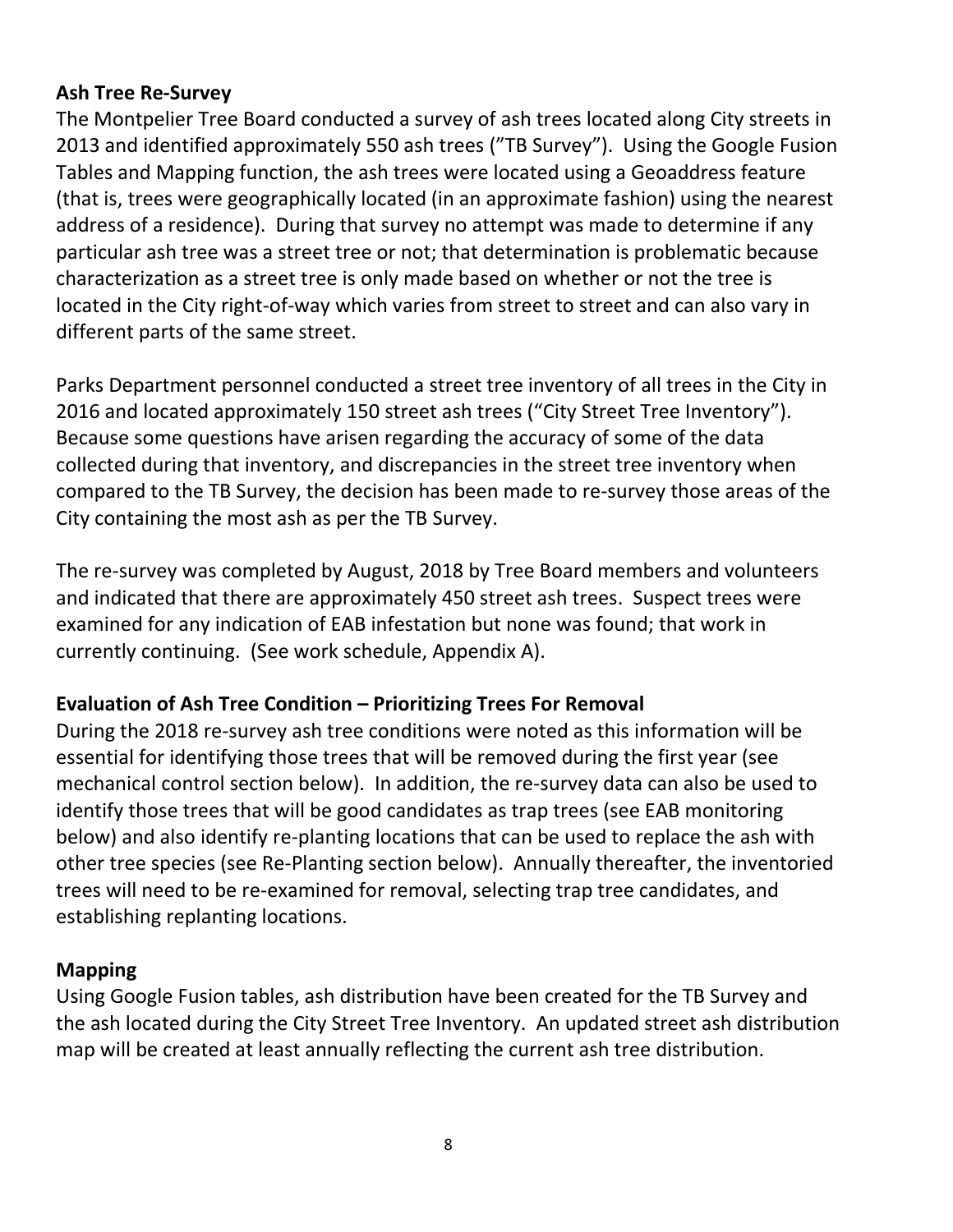# **EAB Monitoring: By Signs and Symptoms of Infestation**

A limited survey of the ash trees identified during the City Tree Inventory that were characterized as being in either poor or dying condition has been conducted during the Spring, 2018, before EAB was found within City limits. The rationale for surveying this reduced population of ash street trees ( $n = 17$ ) is that it has been reported in the literature that EAB preferentially seeks out ash trees in poor condition for infestation. During the pre-leaf-out survey no obvious signs of EAB infestation (epicormic shoots, woodpecker damage) were observed. A second survey of these trees was conducted during June, 2018 to observe the canopy of each tree.

During the 2018 re-survey of ash trees, survey staff were trained to identify signs of EAB infestation and trees exhibiting any unusually characteristics were noted for possible follow-up assessment. The follow-up assessments involved branch sampling to detect EAB larvae. In future years tree removal to enable a more thorough examination for signs of EAB, or girdling to utilized the poor condition ash tree as a trap tree, with subsequent removal and examination may be employed as monitoring tactics. Due to their typical structure, white ash are not as amenable to branch sampling from the ground as green ash so additional equipment (truck with bucket) would be required to sample white ash in this manner.

The initial re-survey has prioritized trees for removal. Approximately 10% of all ash trees will be removed each year (45 trees) but the exact percentage (higher or lower) may depend upon the number of hazard trees identified. It is understood that all the untreated ash trees (99%) will eventually be killed during the time span covered by this management plan and therefore if less than 10% of the street ash are removed, a larger percentage will have to be removed sometime down the road.

Re-surveys in subsequent years will prioritize the trees scheduled for removal in the following twelve months, identify trees for branch sampling, or to be used as trap trees. Furthermore, when we can identify select trees for removal prior to infestation, costs are likely to be less than waiting until they are infested.

# **EAB Monitoring: Green Sticky Prism Traps**

Green sticky prism traps have been found to be effective in EAB surveys when those traps contain kairomone and pheromone lures. The City will purchase a least ten such traps and the baited lures to be used with them and deploy those traps throughout the City as an early detection system for EAB activity. Traps will be deployed in accordance with manufacturer instructions and recommendations from the literature, generally in place prior to the flight period of the EAB. When properly placed, these traps have been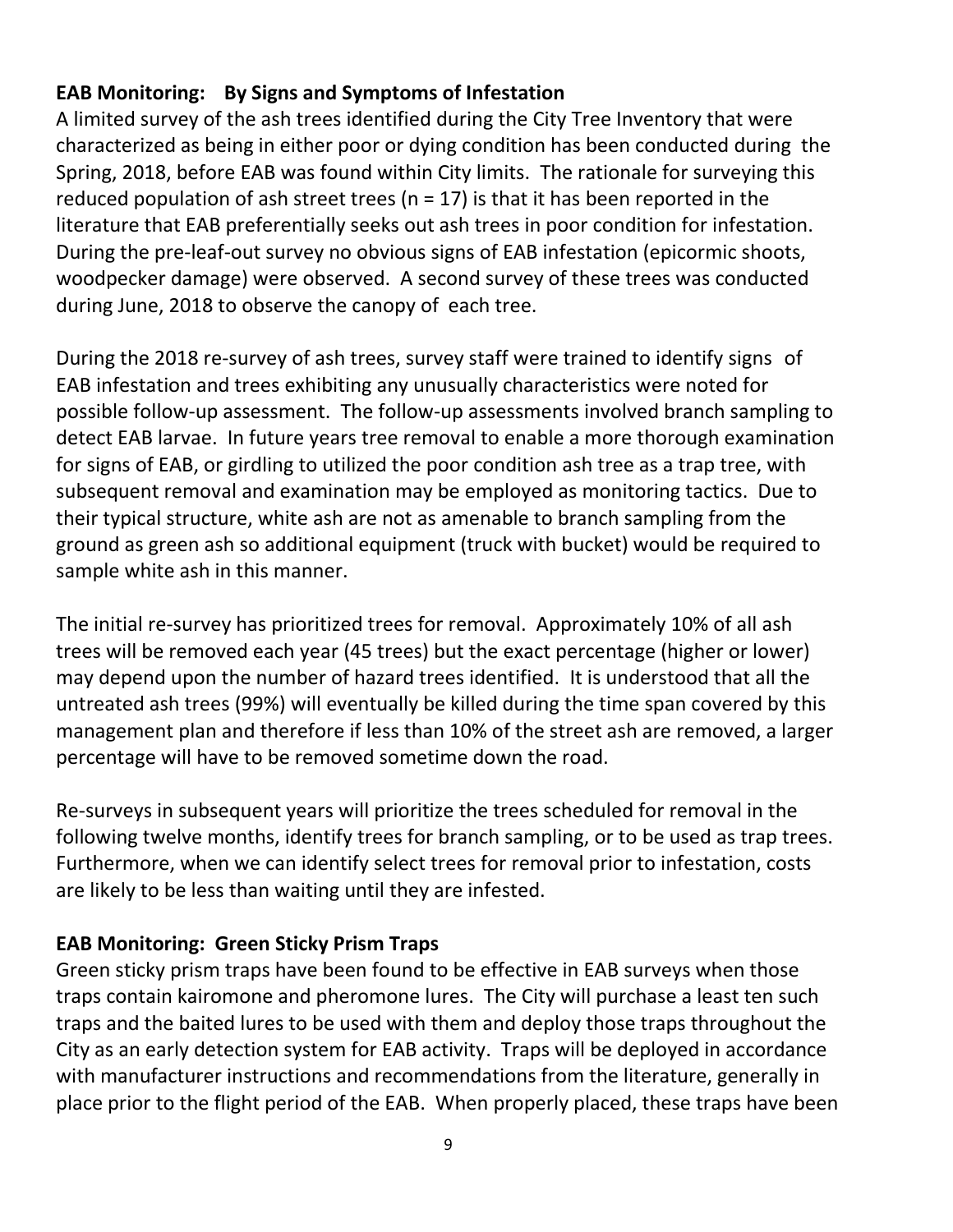very effective at detecting low populations of EAB in areas where the EAB infestation's effects on trees are not yet apparent. The traps are checked for EAB (generally males) every few weeks throughout the year (until November). The results of this monitoring can be used for further trapping of EAB by using trap trees as described below.

# **EAB Monitoring: By Trapping With Approved Protocols.**

Trapping by girdling ash trees may be incorporated into this EAB Management Plan based on the concepts contained in the following paper:

*Katovich, S. SLAM A Strategy to SL.ow A.sh M.ortality In Emerald Ash Borer Outlier Sites, U.S. Forest Service, St. Paul, Minnesota, February, 2009.* 

The SLAM strategy works best for areas of recent infestation so it would be appropriate for use for the initial two-three years of the span of time covered by the EAB Management Plan. Essentially a group of ash trees are girdled in the vicinity of a known infestation. Adult EAB are drawn to weakened trees and would be expected to deposit eggs in these trees preferentially. By removing and processing these trees prior to the following May (when adults emerge from the trees) a portion of the next generation of EAB is eliminated. It is recommended that the SLAM strategy be employed wherever new outbreaks of EAB are identified, at least for the first three years of the management plan.

# **EAB Monitoring: By Reportings From Homeowners**

The Montpelier Tree Board and the Parks Department have provided up-to-date information to Montpelier residents regarding EAB and what homeowners can do now that the borer is within City limits. Information has been distributed (in paper form) at locations around the City as well as on the Montpelier Tree Board webpage (thanks to the invaluable assistance of Ms. Jamie Granfield in the office of the City Manager). Additional information has been provided through publication in the local City newspaper, The Bridge, and letters to the editor, penned by Tree Board volunteers. A Facebook page has been established as an additional venue for distributing information on a timely basis. It is hoped that homeowners will become educated regarding EAB and ask questions and/or report possible infestations to City and UVM Urban and Community Forestry personnel. Infestations should be reported to [www.VTInvasives.org](http://www.vtinvasives.org/) using the directions at that website. Secondly, infestations should be also reported to the Montpelier Tree Warden as those infestations may form the basis for subsequent action such as the SLAM strategy described earlier.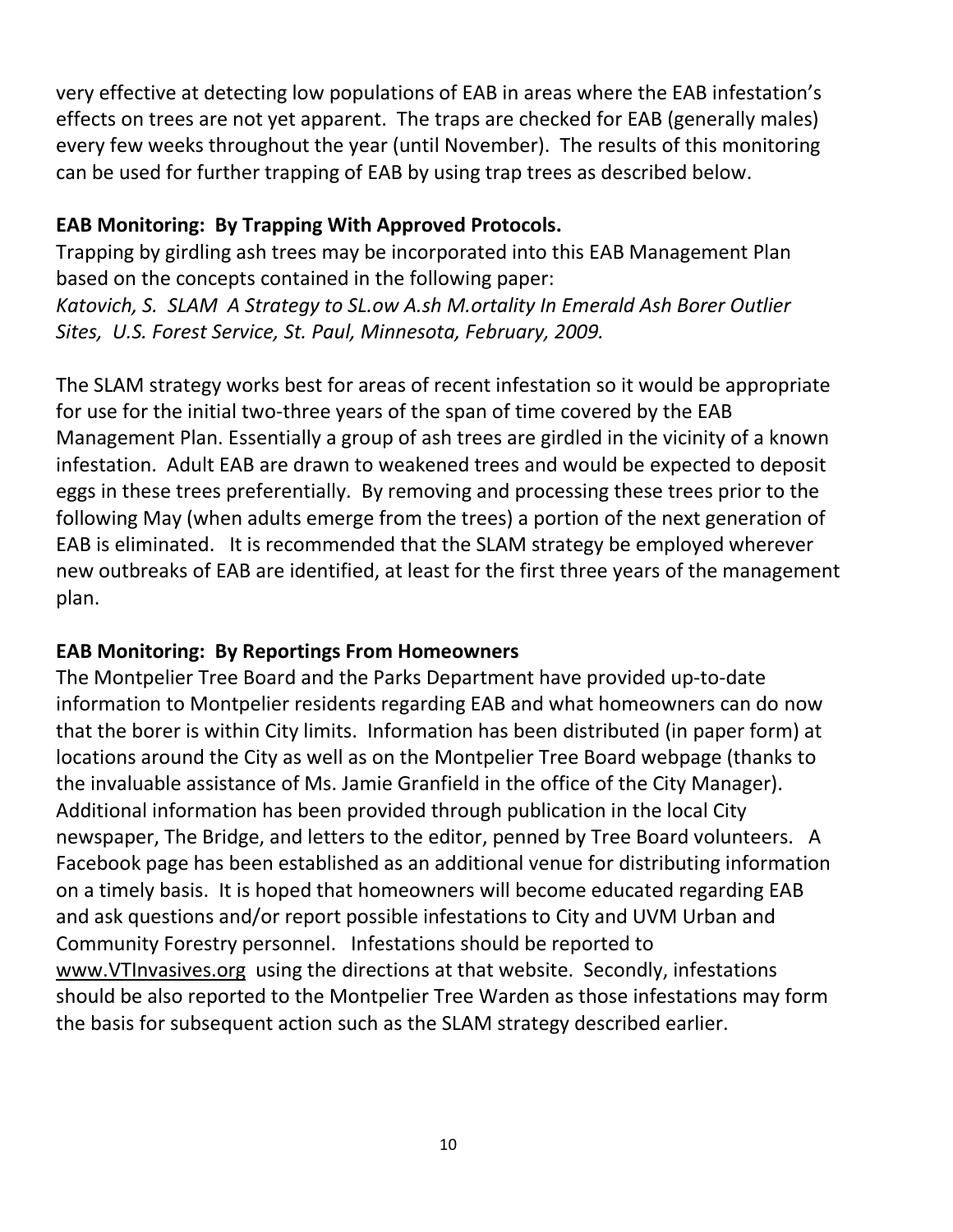# **Management Tools: Mechanical Control – Street and Park Trees**

The City will remove, or contract with a tree removal company, to remove approximately 10% of the ash street tree population each year. This number will approximate 45 trees each year. For obvious reasons the Department of Public Works and all local utilities will need to be involved in the removal of street trees.

The following tree conditions will warrant inclusion on the removal list for each year:

Trees that pose a hazard to people, property and utilities (i.e. have targets if they fall).

Trees that exhibit signs of EAB infestation including canopy impairment.

Trees that were girdled in the previous year to serve as trap trees

Other trees not in these categories but otherwise in dying or poor condition with priority given to heavily travelled roadways.

The timing of removal in any particular year will be as follows:

Hazard Trees: As Soon As Possible After Identification Trees With EAB Damage: Mandatorily before May to eliminate adults and larvae Girdled Trees: Mandatorily before May to eliminate adults and larvae Lethal Girdled Trees: Can be left in place until determined to be possible hazard tree Other Trees: During the course of the summer/fall

Infested ash trees are dangerous because parts of the tree become brittle. Arborists should avoid climbing these trees and use extreme caution when removing same. A dead ash tree can shatter during limb removal and cause injury or death to workers.

# **Management Tools: Trees On Private Property – Revolving Loan Fund**

As would be expected, the treatment or removal of ash trees on private property throughout the City is the responsibility of the landowner. As part of the Preparedness Plan for the City of Montpelier, a survey of 97 randomly chosen residences was conducted and the ash trees on those parcels measured and enumerated. Based upon a statistical extrapolation of the data collected, it is estimated that approximately 46% of the parcels in the City have at least one ash tree and there are an estimated total of 2700 ash on private property.

If this estimate proves to be accurate, there will be a considerable financial burden to be borne by residents when those trees must be removed. For low income residents, with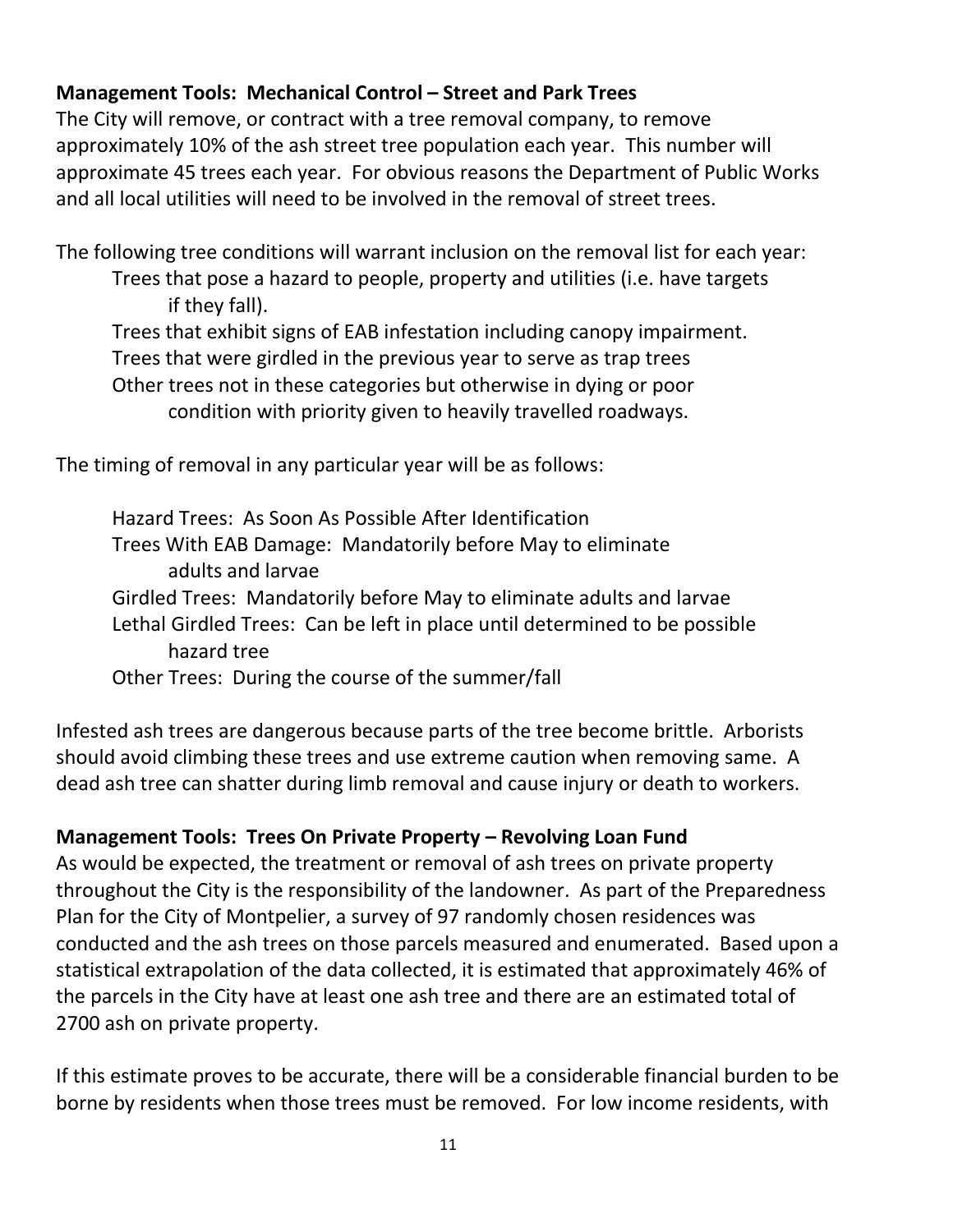an income threshold to be established by the City Council, it is recommended that a City revolving loan fund be established to help those residents deal with their ash and pay back the fund over time as part of their real estate tax assessment. This might help avoid a situation where a hazard ash was not removed in a timely manner and caused injury or damage to property as a result (dead ash trees become very brittle and hazardous). It may also avoid some litigious battles whereby the City requires a tree to be removed and the homeowner will not or cannot comply due to financial considerations. Information for homeowners can be found here:

#### [www.montpelier-vt.org/DocumentCenter/View/5200/Homeowners-Guide-to-the-Emerald-Ash-Borer](http://www.montpelier-vt.org/DocumentCenter/View/5200/Homeowners-Guide-to-the-Emerald-Ash-Borer)

# **Chemical Control: Downtown City Trees, Street Trees and Park Trees**

The City of Montpelier will follow the State of Vermont recommendations regarding the use of systemic insecticides to treat street trees. Those recommendations can be found here:

#### [www.montpelier-vt.org/DocumentCenter/View/5267/Emerald-Ash-Borer-Treatment](http://www.montpelier-vt.org/DocumentCenter/View/5267/Emerald-Ash-Borer-Treatment)

Treatment of the ash trees does not guarantee long-term survival of those trees because once treatment starts it cannot end without the tree succumbing to EAB. At a minimum, treatment provides time for the City and homeowners to plant replacement trees and for those trees to develop and contribute to the cityscape. Treatment also serves to allow the City and homeowners a degree of control over the number of trees that need to be removed and when those trees will be removed.

#### **Downtown Ash Trees**

Perhaps the most noticed ash trees in the City, several of these green ash were planted in the Bicentennial Year of 1976 and have grown large and provide major benefits to the City ecologically and aesthetically. These green ash have been survivors in a very difficult environment for trees to grow and thrive. They will certainly not survive EAB without assistance. This management plan incorporates the use of the State recommended systemic insecticides Emamectin benzoate, commonly called Treeäge and/or azadirachtin, commonly called TreeAzin. Both of these systemic insecticides are applied via trunk injection which limits any exposure to humans and animals. In addition, when applied with recommended precautions, these insecticides pose the least amount of risk to non-target insects such as honeybees.

The insecticides will, most likely, need to be applied every two years for the extent of the ten-year span covered by this EAB Management Plan. If TreeAzin is used, annual applications may be required when EAB populations in the area are high. At the end of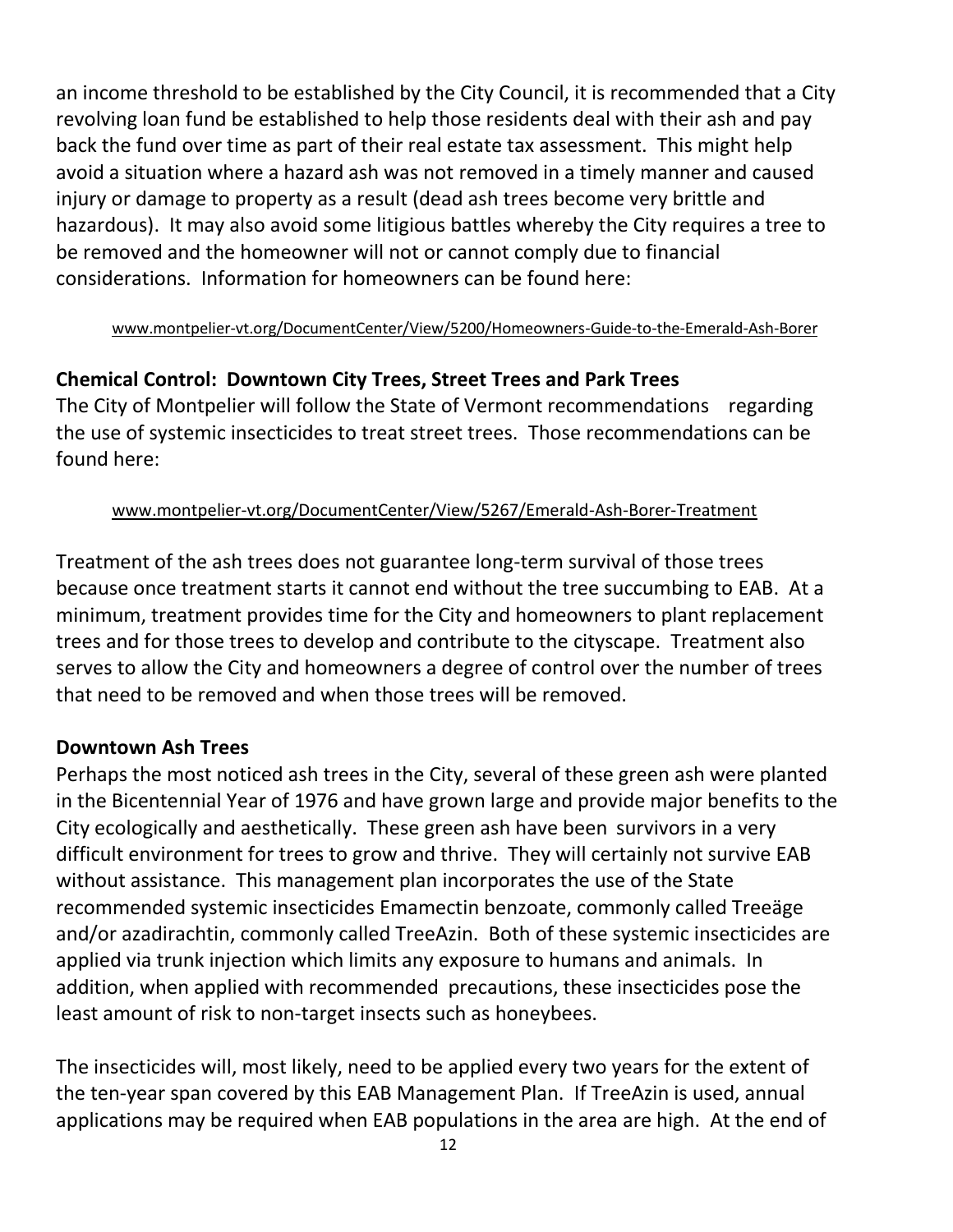the 10 year period, a re-assessment of the downtown green ash can be made relative to their removal or continued treatment, an assessment of the success or failure of the treatment provided, and an assessment of the replanting efforts made in the interim.

All 15 green ash in the downtown area would be treated. The treatment cost is based upon the diameter of the tree at 54" above ground surface (DBH). Calculation made using the current treatment cost of \$12/inch of diameter, and based on recent measurements of DBH indicate that a treatment would cost approximately \$2000.00 and, because the treatment is made every two years, the annual cost is approximately \$1000.00. The City may be able to negotiate lower costs from local arborists certified to apply these insecticides. On the other hand, as tree diameters increase over time, and the cost of labor increases, future treatment costs can also increase. The fifteen trees include two large ash on private property (City Center and Capitol Theatre) that provide excellent environmental benefits to City residents and thus warrant protection, at least initially, by the City with approval of the property owners.

#### **Street Trees and Park Trees**

The Tree Warden may choose to recommend for treatment other ash trees not located in the downtown area. These may include some trees in Hubbard Park, for example, such as the large green ash located adjacent to the Old Shelter in the Park. Legacy park trees typically have larger DBH measurements, therefore are more costly to treat.

Because of the costs involved, the City may partner with local residential communities so as to preserve some of the cityscape provided by these street ash trees. Also to lower costs, the City may choose to have personnel trained and certified in the application of the aforementioned insecticides. This would effectively increase the City's options in terms of how many trees to treat and, because treatments are made during a short period in the Spring, there would be no major impact on the availability of this staff during other times of the year. It is important to note that treatment of some trees throughout the City may serve to slow the spread of EAB because adults feeding on treated ash leaves will either die outright or exhibit a reduction in their reproductive ability. This delaying tactic will give homeowners in those residential communities additional time to obtain the resources necessary to remove their ash as they become infested. The partnerships should best be established with the involvement of the City Councilor(s) representing the residents of the districts where the communities are located.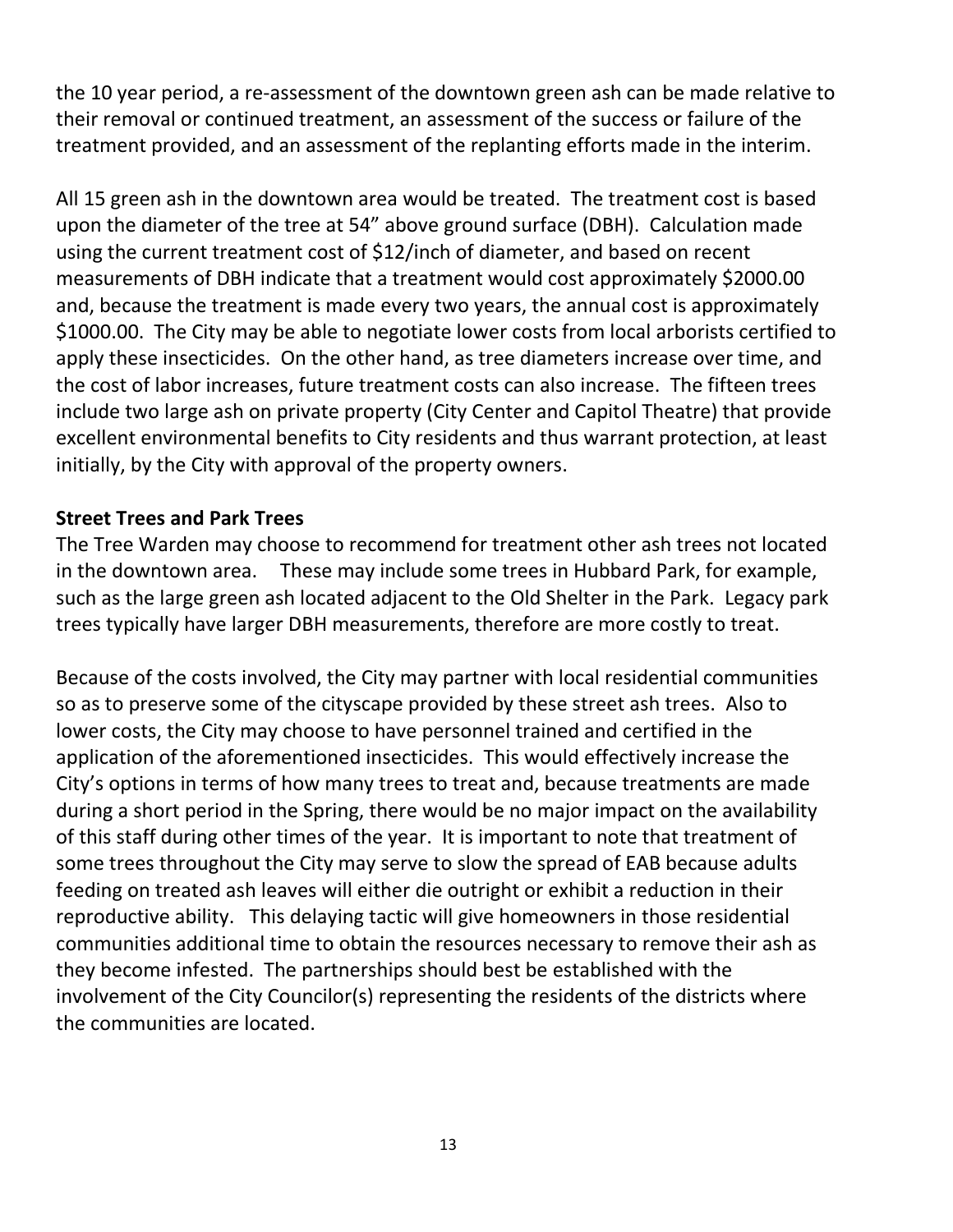# **Biological Control: Parasitoid Wasps**

If and when biological controls are available to the City the EAB team will evaluate their use and make a recommendation to the City Council upon making a finding that they will not impact non-target species to any significant degree. Asian and native parasitoid wasps are currently employed at infested sites around the country and the success of these introductions is being evaluated. Woodpecker predation on EAB larvae is probably the most important natural biological control for EAB and it has been suggested that providing suet may induce woodpeckers to remain at selected sites throughout the year.

# **Wood and Ash Material Utilization – Quarantine and Transportation**

On woodlots, timber sales can reduce EAB spread when some ash are left to attract dispersing beetles. If all ash are removed then the actual spread of the beetle is probably enhanced as they search for ash to infest. The combination of harvest and girdling remaining ash provide revenue to the landowner (from lumber or firewood) and also help slow the spread when the girdled trees are removed. Girdled trees can also be treated with Emamectin benzoate and become lethal trap trees left in place to kill more adults.

EAB was originally first discovered in Vermont in Orange Country. Because of the proximity of the location where EAB was discovered, State and Federal officials placed Montpelier and surrounding towns located approximately 15 miles from the discovery into an 'infestation zone' designation. Officials recommended that ash not be transported out of the zone and that visibly infested ash not be moved at all. Montpelier was identified as being in the 'high risk' portion of the infestation zone. This proved to be correct as the discovery of an EAB infestation within the Montpelier City limits came shortly thereafter. The transportation of infested ash tree material is not restricted within the infestation area which now encompasses all of Montpelier. It is essential for the City to establish a marshalling area where ash can be stockpiled and processed (see below). The marshalling area will need to be secured by fencing. It is recommended that the vacant land adjacent to Gateway Park be utilized in this manner. This has the added benefit of eventually providing an educational display at the Park to explain what the marshalling area is being used for and why.

**If a marshalling area is not established in a timely manner, and EAB infested trees left unprocessed where they are found, the spread of EAB will be enhanced and the loss of all untreated ash trees in the Montpelier area will likely occur within an eight - ten year period**.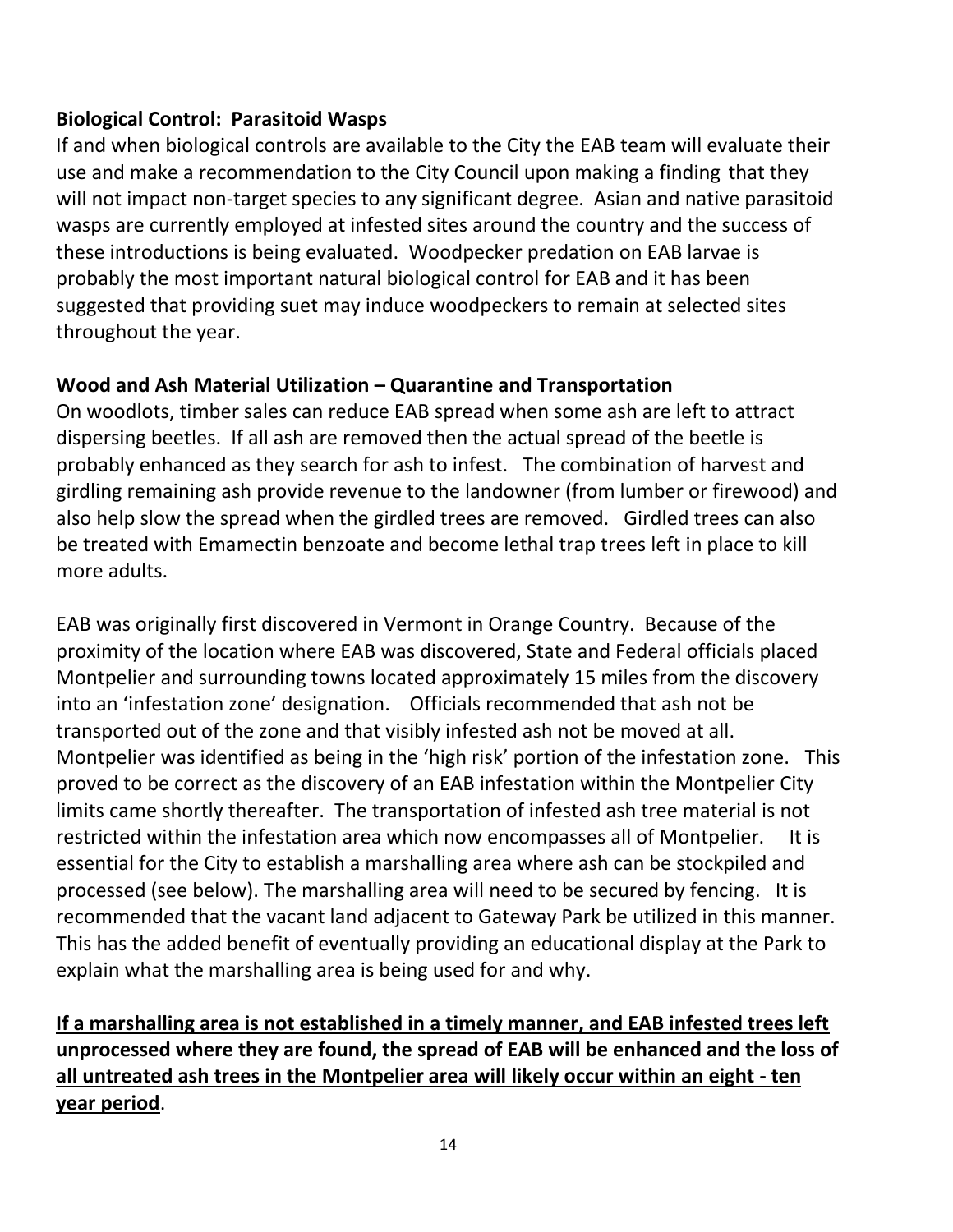# **Processing Ash with EAB – Processing for Lumber and Firewood**

It is important to remember that EAB only affects the area of the tree right beneath the bark. Most of the wood of an ash that is infested but still alive can be used in various ways. To process the ash for lumber (as it is an excellent straight-grained wood used in flooring, etc.), only the bark and the first inch of wood beneath the bark must be removed. Trees can also be processed for firewood and that firewood utilized within the infestation area. Because it is unlikely that the resulting firewood can be kiln-dried in the marshalling area, it is recommended that any such firewood be cut into smaller chunks than normal (6-8 inches). This is necessary because it is believed that any EAB larvae will continue to develop in the firewood until it is relatively dry. Smaller chunks would limit the amount of phloem available for consumption by the larvae as the wood dries at a residence. It will also dry faster. It is further recommended that any such firewood be utilized completely in the winter prior to the adult emergence period in the following Spring, thus further limiting the spread of EAB. Finally, trees can also be chipped and utilized in a heating plant as fuel. Chipping will essentially deprive the larvae of phloem and they will perish.

To get ahead of the coming large amount of ash that will need to be processed in coming years, we have the following recommendations:

- (1) The City should purchase a portable sawmill for ash lumber processing. Furthermore, after this purchase, the City should contract with a skilled sawmill operator to provide as-needed lumber processing. In addition, after the operation is established, the operator should also provide training to vocational youth in the area in the safe processing of trees into lumber. The contract may specify that the sawmill operator be paid, at least in part, through the sale of wood products from the ash processed.
- (2) The City should also purchase equipment that can process the sawmill waste into boiler fuel. A portable heavy-duty chipper may be suitable for this purpose. Chips can be stockpiled at the marshalling area.
- (3) The City should establish a program through which ash trees not deemed suitable for lumber are processed into firewood. A volunteer core of residents skilled in chainsaw use could process the firewood which could then be provided to low income residents at reduced cost (or free). Any publicity from such a program would be of great benefit to the City and its image as a progressive, caring community.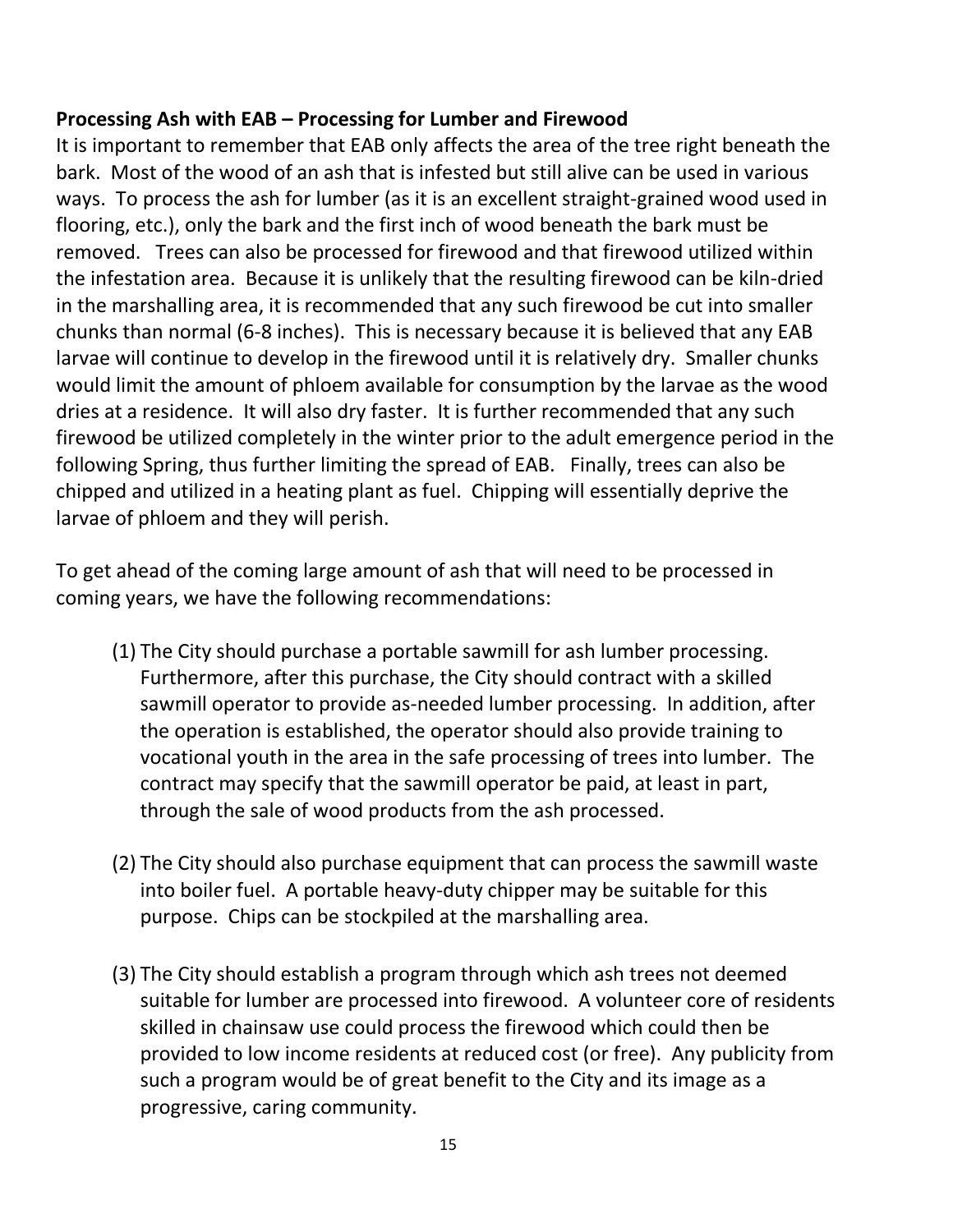Any rules and policies regarding the operation of the marshalling yard should be clearly indicated on signage attached to the fencing of the yard. Because it is anticipated that local arborist companies will need to bring ash to the yard, hours of operation will need to be established. It is recommended that the Montpelier DPW be given the task of controlling access to the yard. The DPW could charge a fee for use by arborists.

# **Replacing Lost Ash Trees Through Replanting**

The Tree Board recommends that ash trees be replaced with other species on a 2:1 basis. This will be especially important in neighborhoods where ash are predominant and their loss will have a profound effect on the tree canopy in those locations. If, after the end of the 10-year period covered by this Plan it is decided to cease treatment of the fifteen downtown green ash, their replacements should be in place and healthy so that some of the eco-benefits of the ash can be replaced. It is further recommended that if the 2:1 replacements are not successfully in place after the end of the 10-year period, treatments be continued until they are. In order to accomplish the replacement of downtown green ash, it will be necessary to create additional planting wells in the downtown City sidewalks. This will need to be done within the first three years of this EAB Management Plan so as to enable planting of the replacement trees early in the 10 year cycle.

The Tree Board has noted that the current City ordinances dealing with tree plantings are now outdated and will need to be revised, preferably by the end of 2018. For example, the ordinance specifies the planting of green ash among the favored species listed. The species in the revised list will be trees that can be successful in the harsh downtown environment and preferably are bee-friendly. The Tree Board will attempt to adhere to the following rule when planting trees in order to promote diversity (when looking at new plantings overall):

> Not to exceed 10% of any one species; Not to exceed 20% of any one genera; Not to exceed 30% of any one family of trees.

#### **Outreach and Education**

The overall goal in outreach is to educate the public on EAB damage and ash tree health. This can be accomplished through public informational meetings, presentations to the Montpelier City Council (which are re-broadcast), publication of articles in The Bridge and Times-Argus, creation and maintenance of a Facebook page, providing information using the Tree Board website as a document portal, providing information via the Tree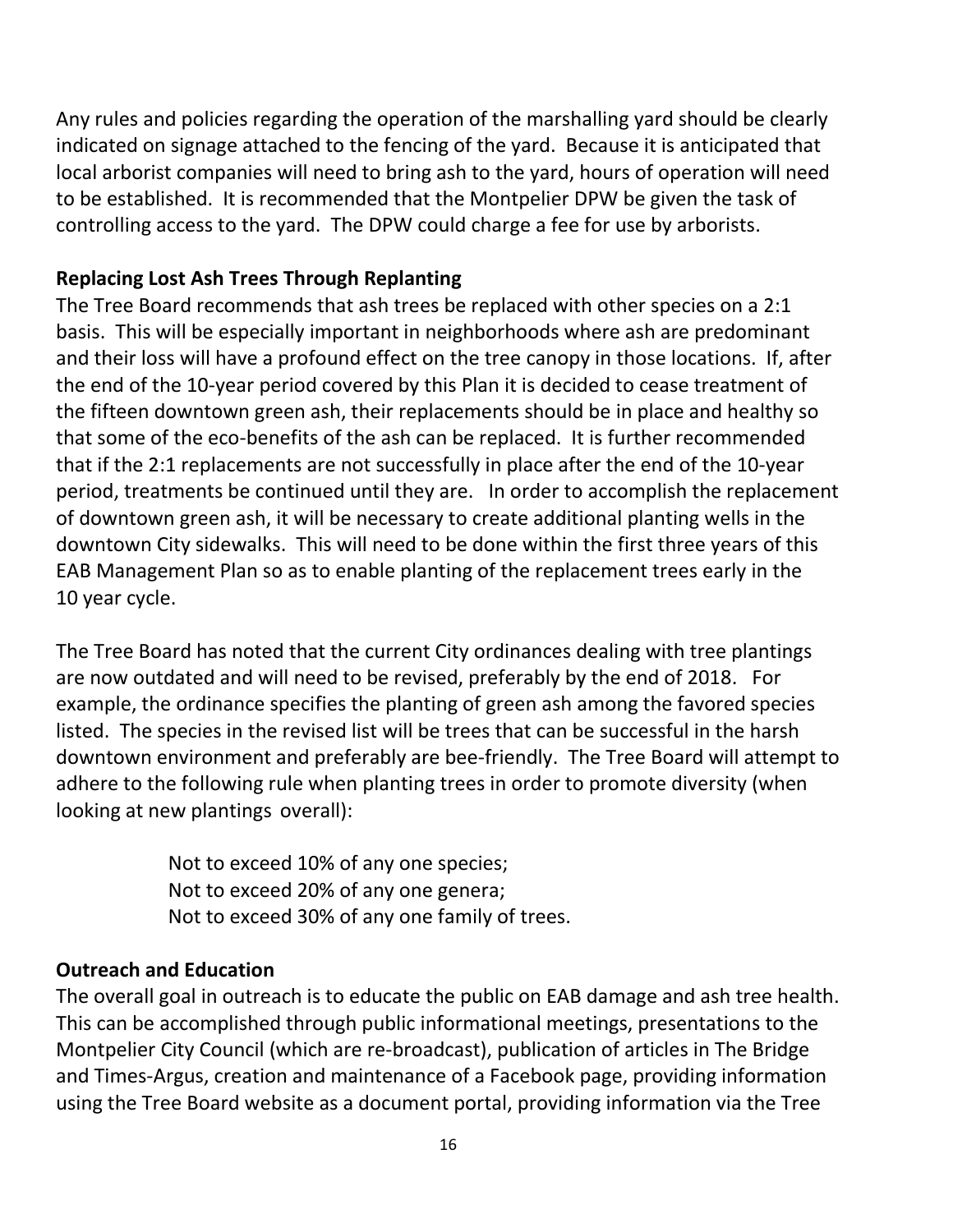Warden webpage, and providing updated information via the Montpelier Front Porch Forum. It would be convenient if a City blog could be established for the sole purpose of responding to questions/concerns about EAB raised by City residents. An EAB Information Center has been established in the City Clerk's Office in City Hall.

The following are excellent sources of EAB information:

[https://vtinvasives.org](https://vtinvasives.org/)

[https://vtcommunityforestry.org](https://vtcommunityforestry.org/)

# **Citizen Involvement**

The Tree Board and Parks Department has trained volunteers to be able to identify ash trees, determine the relative health of ash trees, and spot the signs of EAB infestation. Initially, this effort was to achieve the goal of a more refined inventory of City-wide street ash trees. However, in the future, these and other trained volunteers will form the core of an overall EAB monitoring program as assessments will be made each year as to what infestations have been discovered in parts of the City and what trees will be removed, girdled or treated in subsequent years. Identifying infested ash takes a certain amount of situational awareness that we hope to infuse into our citizenry. It will take a community effort to keep the EAB onslaught manageable in terms of personnel and budgetary realities.

The Tree Board has always involved volunteers in tree planting efforts undertaken either in the downtown area or around the City neighborhoods. This practice will continue and it is envisioned that the Tree Board will provide guidance to homeowners around the City as those residents plant trees to replace the ash on their parcels.

**Cost/Benefit Analysis: Eco-Benefits and Landscape Tree Value Appraisal** , **Woodlots** Trees provide numerous eco-benefits. Some of these include combating climate change by removing  $CO<sub>2</sub>$ , cleaning the air by absorbing odors and pollutant gases (especially important in downtown areas), cooling the streets, preventing water pollution, and more. See the link: [www.treepeople.org/tree-benefits](http://www.treepeople.org/tree-benefits) for more information.

Besides eco-benefits which cannot be meaningfully expressed in dollars (think about sitting in the shade of a tree on a hot day; what is that worth?), trees have tangible landscape value that can be measured.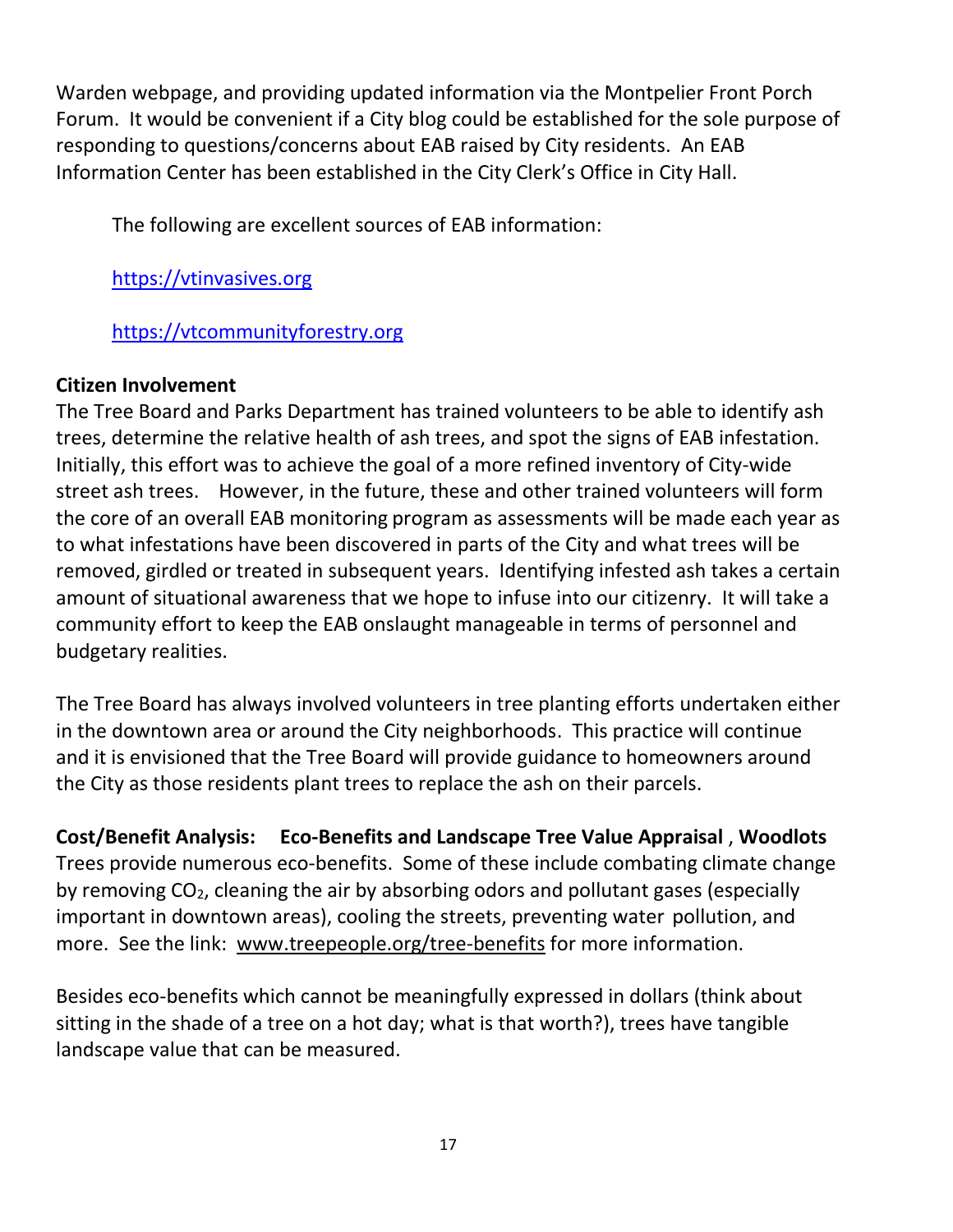The fifteen downtown green ash trees have been valued conservatively at over \$8,500. Unlike most assets, the value of downtown trees increases over time if those trees are maintained and protected from unnecessary damage. As a tree gets larger the ecobenefits also increase.

In the City of Montpelier there are small woodlots with stands of ash that may have significant harvest potential. It is recommended that homeowners with such stands contact the regional State forester or other professional to assess the stand and provide advice while the ash may still be marketable. The revenue from the sale of ash could possibly offset other costs such as those incurred with the removal of non-marketable trees and re-planting.

Homeowners with small woodlots should check the following link:

[www.montpelier-vt.org/DocumentCenter/View/5321/Emerald-Ash-Borer-Information-for-Forest-Landowners](http://www.montpelier-vt.org/DocumentCenter/View/5321/Emerald-Ash-Borer-Information-for-Forest-Landowners)

# **Fiscal Planning : Estimated Annual Budget – Initial Year (\* = Mission Critical)**

| *Treatment of Fifteen Ash with Systemic Insecticide         |              |
|-------------------------------------------------------------|--------------|
| \$2,000 every two years                                     | \$1,000.00   |
| *Treatment of Additional Legacy Ash (Hubbard Park)          | \$1,000.00   |
| *Green Stick Prism Traps / Lures for 4 year use             | \$2,000.00   |
| *Remove 10% of street ash (estimate for contracted          |              |
| tree removal for trees City staff cannot handle)            | \$10,000.00  |
| *Full-time Parks staff person dedicated for at least        |              |
| half-time EAB - ash management (salary and benefits)        | \$50,000.00  |
| *New tree wells (5 each year for 3 years) @\$3,000/well     | \$15,000.00  |
| *New downtown trees (7 each year for 3 years) \$300/tree    | \$2,100.00   |
| Revolving Loan Fund for Low Income Residents (Initial seed) | \$25,000.00  |
| *Bucket Truck (used) suitable for tree removal activities   | \$45,000.00  |
| *Marshalling area including, fencing/security               | \$10,000.00  |
| Portable Sawmill, chipper, stump grinder, etc.              | \$60,000.00  |
| Contract w/ Sawmill Operator (subsidized by lumber sales)   | \$10,000.00  |
| <b>Initial Year Estimate</b>                                | \$231,100.00 |

(Note: This estimate does not include costs associated with updating the nursery area for growing trees as needed for ash replacement (inc. watering system) as well as the cost of trees for neighborhood plantings).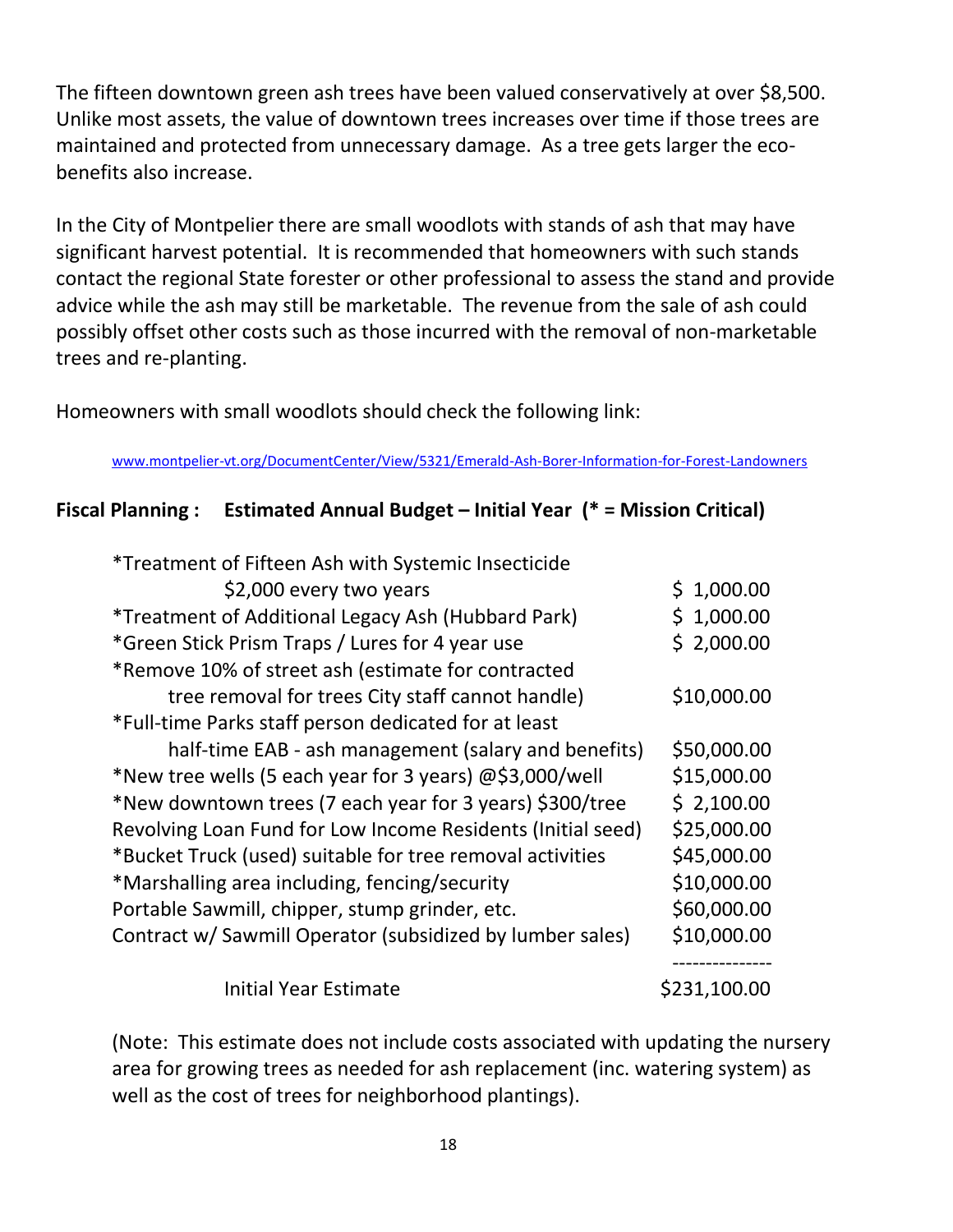# **Fiscal Planning: Estimated Annual Budget – Subsequent Years**

| *Treatment of Fifteen Ash with Systemic Insecticide       |             |
|-----------------------------------------------------------|-------------|
| \$2,000 every two years                                   | \$1,000.00  |
| *Treatment of Additional Legacy Ash (Hubbard Park)        | \$1,000.00  |
| *Remove 10% of street ash (estimate for contracted        |             |
| tree removal for trees City staff cannot handle)          | \$10,000.00 |
| *Full-time Parks staff person dedicated for at least      |             |
| half-time EAB - ash management (salary and benefits)      | \$50,000.00 |
| *New tree wells (5 each year for 3 years) @\$3,000/well   | \$15,000.00 |
| *New downtown trees (7 each year for 3 years) \$300/tree  | \$2,100.00  |
| Contract w/ Sawmill Operator (subsidized by lumber sales) | \$10,000.00 |
|                                                           |             |
| Subsequent Years Estimate                                 | \$89,100.00 |

(Note: Estimate does not include costs associated with replacing neighborhood ash trees; however, after three years costs associated with new tree wells and new downtown trees can be re-directed for neighborhood plantings.)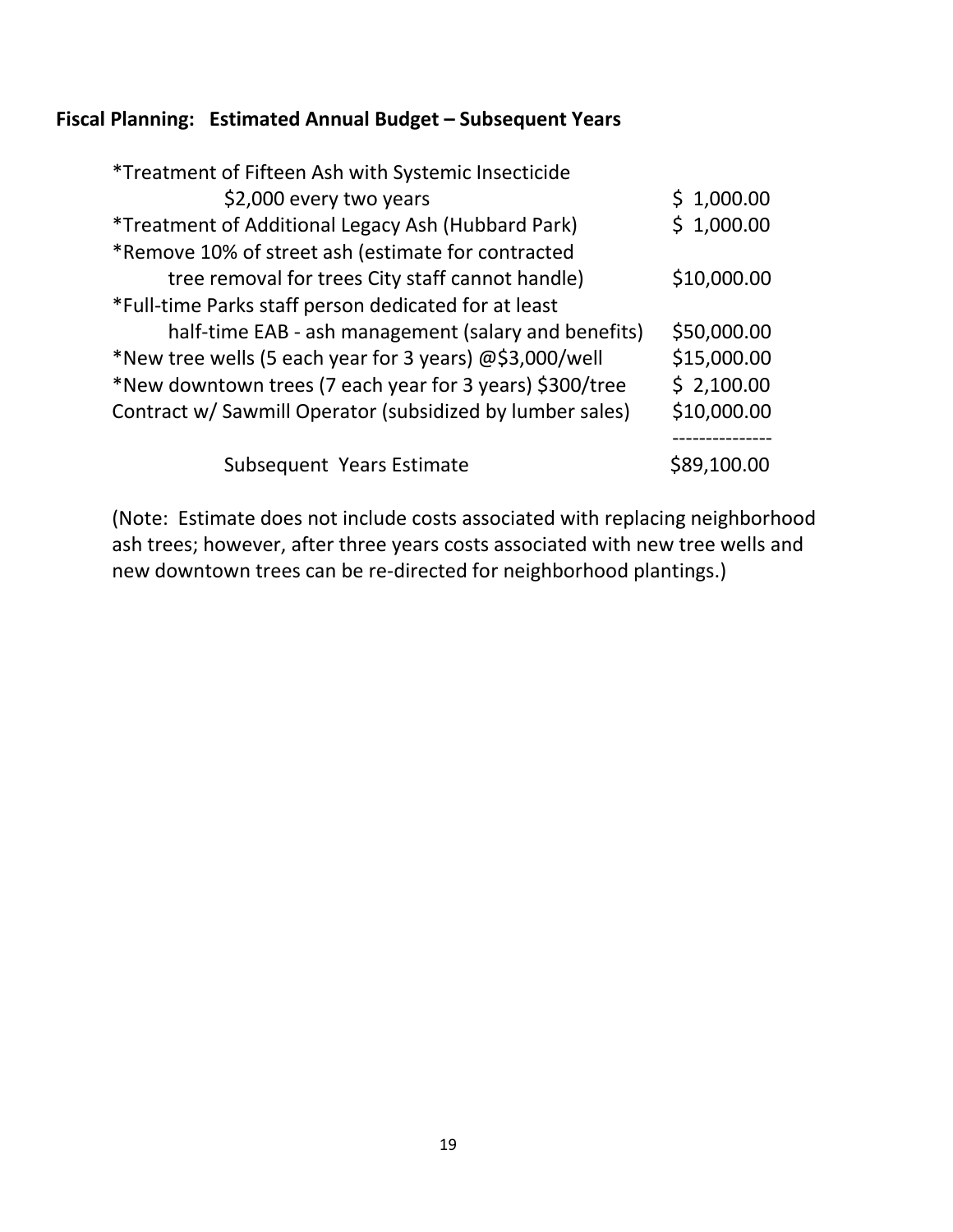#### **APPENDIX A: ANNUAL ACTIVITIES FOR EAB MANAGEMENT**

#### **JANUARY**

#### **FEBRUARY**

**Set up the annual plan for surveying ash trees in all city neighborhoods**

**Train volunteers in EAB tee symptoms identification**

**Arrange for treatment of downtown ash and other legacy ash Park and street trees**

#### **MARCH**

**Prepare report for previous year's EAB management activities and submit to City Council and post**

**Remove any trees girdled as trap trees in previous year unless treated with Emamectin benzoate (lethal trap trees)**

#### **APRIL**

**Set out one-half of green traps throughout the city especially near suspected infested areas previously ID**

**Based on known infestation areas, choose trap trees and girdle same**

**Remove any ROW infested trees identified in previous year; move ash material to marshalling area and process to kill EAB**

**Re-examine Montpelier ROW ash and flag poor condition ash for removal, noting areas of possible infestation**

#### **MAY**

**Update ash inventory with new information (tree condition, trees removed, etc.)**

**Set out remaining green traps in new areas of possible infestation**

**Check green traps deployed in April** 

**Verify that downtown ash trees have been treated with Emamectin benzoate (every two years)**

#### **JUNE**

**Check all green traps**